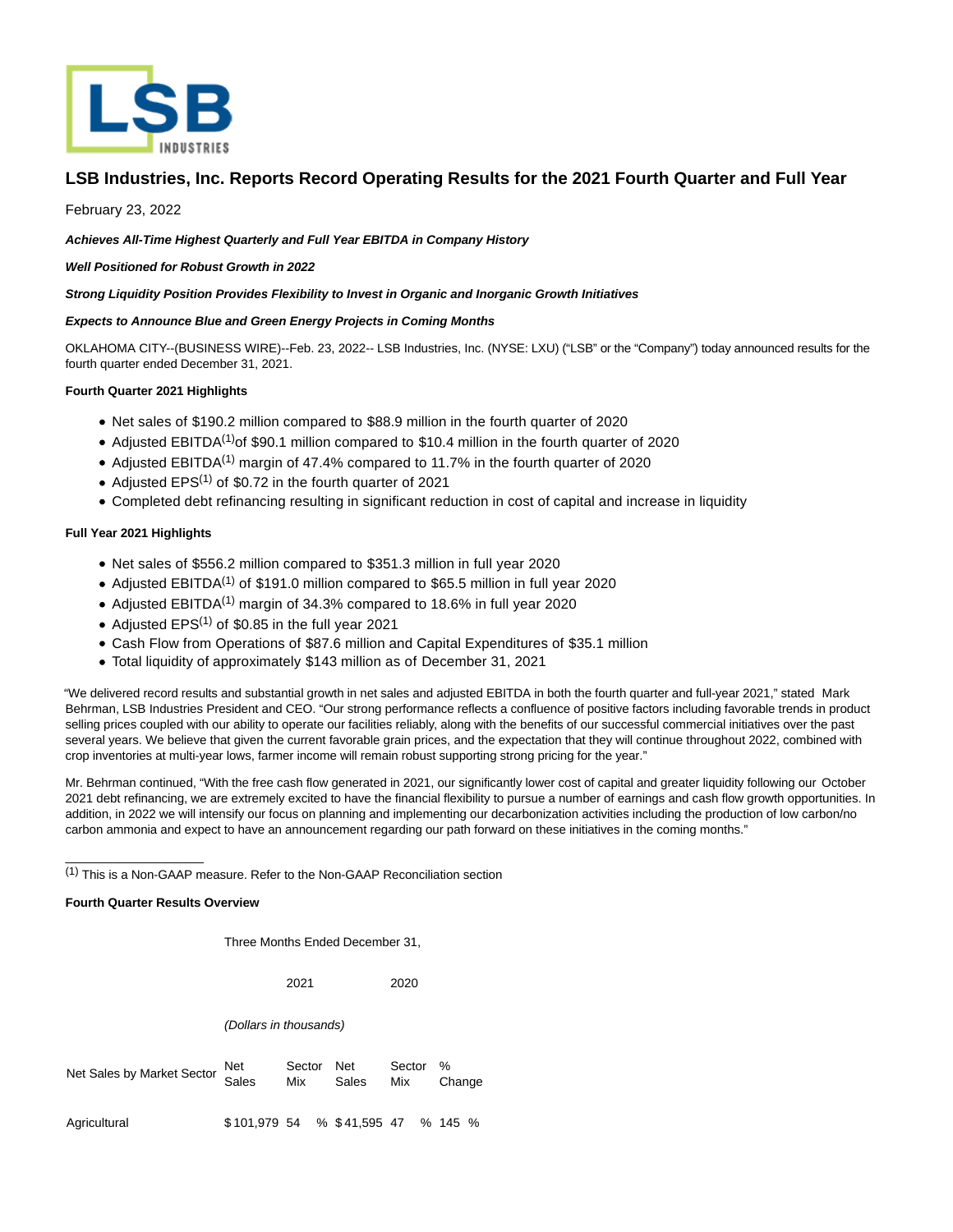| Industrial | 69,693 36 % 35,887 40 % 94 |  |          |  |                   | % |
|------------|----------------------------|--|----------|--|-------------------|---|
| Mining     | 18,556 10 % 11,421 13 % 63 |  |          |  |                   | % |
|            | \$190,228                  |  | \$88,903 |  | $114 \frac{9}{6}$ |   |

Comparison of 2021 to 2020 quarterly periods:

- Net sales of our agricultural products increased during the quarter driven by stronger pricing for UAN, HDAN and ammonia.
- Net sales of our industrial and mining products increased as a result of higher pricing related to a rise in the Tampa ammonia benchmark price, to which many of our industrial contracts are tied. Industrial sales further benefited from the continued ramp up of a new nitric acid offtake agreement along with general strength in the U.S. economy.
- The year-over-year improvement in operating income and adjusted EBITDA primarily resulted from higher selling prices combined with greater sales volumes of upgraded product, partially offset by higher natural gas feedstock prices.

The following tables provide key sales metrics for our Agricultural products:

|                                             |         |         | Three Months Ended December 31, |
|---------------------------------------------|---------|---------|---------------------------------|
| Product (tons sold)                         | 2021    | 2020    | % Change                        |
| Urea ammonium nitrate (UAN)                 | 126,476 | 131,665 | $(4) \%$                        |
| High density ammonium nitrate (HDAN) 76,206 |         | 70,987  | 7 %                             |
| Ammonia                                     | 17,140  | 28,293  | (39) %                          |
| Other                                       | 1,733   | 2,997   | (42) %                          |
|                                             | 221,555 | 233,942 | (5) %                           |

Average Selling Prices (price per ton) (A)

| <b>UAN</b>  | \$382 | \$132 | 189 % |
|-------------|-------|-------|-------|
| <b>HDAN</b> | \$439 | \$159 | 176 % |
| Ammonia     | \$757 | \$210 | 260 % |

(A) Average selling prices represent "net back" prices which are calculated as sales less freight expenses divided by product sales volume in tons.

The following table indicates the volumes sold of our major Industrial and Mining products:

# Three Months Ended December 31,

| Product (tons sold)    | 2021    | 2020    | % Change |
|------------------------|---------|---------|----------|
| Ammonia                | 57.661  | 68,483  | (16) %   |
| AN, Nitric Acid, Other | 140.567 | 124.238 | $13\%$   |
|                        | 198,228 | 192,721 | 3 %      |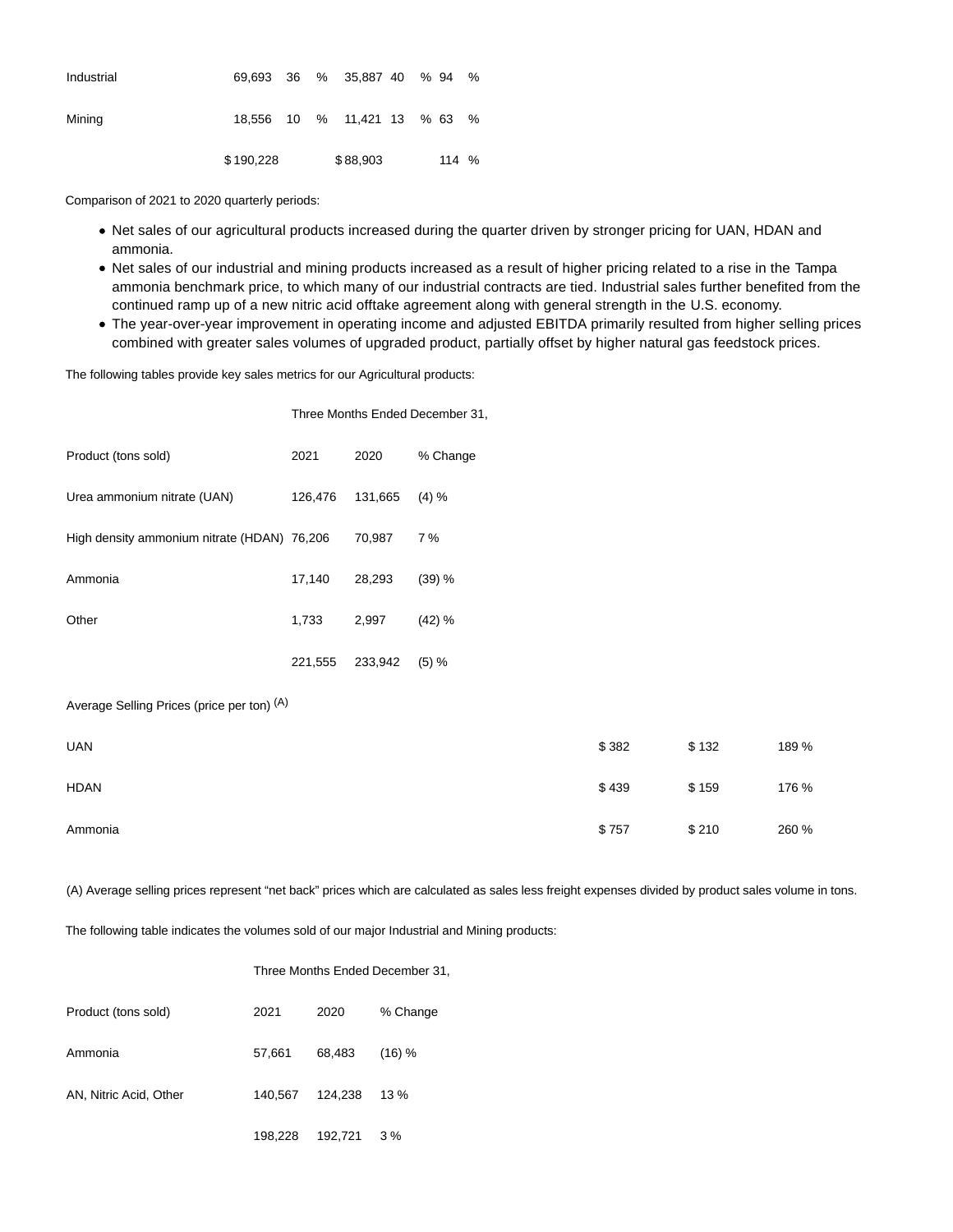| Tampa Ammonia Benchmark |       |       |       |
|-------------------------|-------|-------|-------|
|                         | \$851 | \$239 | 256 % |
| (price per metric ton)  |       |       |       |

Input Costs

Average natural gas cost/MMBtu  $$4.42$   $$2.46$   $80\%$ 

# **Financial Position and Capital Expenditures**

As of December 31, 2021, our total liquidity was approximately \$143 million, including \$82.1 million in cash and approximately \$61.3 million of borrowing availability under our Working Capital Revolver. Total liquidity today exceeds \$180 million. Total long-term debt, including the \$9.5 million current portion, was \$527.6 million on December 31, 2021 compared to \$484.2 million on December 31, 2020.

Interest expense for the fourth quarter of 2021 was \$11.8 million compared to \$12.6 million for the same period in 2020. On October 14, 2021 we closed on an offering of \$500 million of senior secured notes due 2028, bearing an interest rate of 6.250%. The proceeds of this offering were used to redeem our \$435 million of 9.625% senior notes that were due to mature in 2023, with the balance being used to enhance the liquidity of our balance sheet and for general corporate purposes. Our fourth quarter 2021 interest expense reflects higher costs associated with the refinance of our 9.625% senior secured notes. Going forward, we expect our quarterly interest expense on our current debt to be approximately \$9.2 million.

Capital expenditures were approximately \$35.1 million for the full year of 2021. For the full year 2022, total capital expenditures related to environmental, health and safety and plant investments are expected to be approximately \$50 million with another \$15 million earmarked for identified growth initiatives.

#### **Outlook**

Demand for agricultural products is expected to remain robust in 2022 after a very strong 2021. Corn futures currently indicate that corn prices should remain in the \$6.00 per bushel range well into 2022, a level that should translate into strong farmer income and promote significant demand for fertilizers as farmers seek to maximize yield in order to capitalize on the anticipated strong pricing environment for corn. Factors supporting strong domestic corn prices include U.S. ethanol demand which currently sits near pre-pandemic levels, as well as the impact of dry conditions in South America and the Western U.S. which have constricted global corn supplies.

With respect to our industrial business, The Conference Board is forecasting full year 2022 GDP expansion of 3.5%. This represents a healthy rate of economic growth that we expect to result in continued strong demand for our products. Sales volumes of our nitric acid continue to increase driven by homebuilding, with housing starts near 15-year highs, as well as power generation and the continued ramp of the large, multi-year contract we commenced in the first quarter of 2021. This is partially offset by the continued impact of the microprocessor shortage on automobile production and sales, although consumer demand for new cars appears to be strong. The strength in the Tampa ammonia price also has positive implications for our industrial business as a number of industrial chemical contracts are indexed to the Tampa ammonia price.

Natural gas prices remain a significant, predominantly positive, factor for both sides of our business in 2022. While domestic gas prices are at multi-year high levels, prices are below their October 2021 peak. Importantly, the increase in our natural gas feedstock costs relative to early 2021 is a fraction of the increase in the selling prices for our products over that same period. We expect this to translate into continued year-over-year margin expansion over the course of the year. Additionally, significantly elevated gas costs in Europe, which are currently nearly \$25/MMBtu on an MMBtu equivalent, resulted in European ammonia producers taking production offline for several months. This constraint to the global ammonia supply continues to serve as a support level for current high prices for ammonia and ammonia derivative products here in the U.S.

As a result of these factors, we are increasingly optimistic about our ability to deliver continued strong sales and adjusted EBITDA levels in 2022, which combined with our lower cost capital structure should enable us to generate consistent positive free cash flow that we plan to invest in bottom line growth initiatives.

#### **Volume Outlook**

We expect overall sales volume in 2022 to be higher than that of 2021, however, with planned turnarounds scheduled at both our Pryor and El Dorado facilities, volumes of certain products will likely be down year-over-year, as indicated below. Additionally, our 2022 forecast for product volumes reflects a shift in mix as we implement our strategy to sell increased volumes of higher margin products. Estimated volumes for the full year 2022 are as follows:

| <b>Products</b> |
|-----------------|
|-----------------|

**Products Full Year 2022 Sales**\* (tons)

**Full Year Actual 2021 Sales** (tons)

**Agriculture:**

UAN 450,000 – 470,000 440,000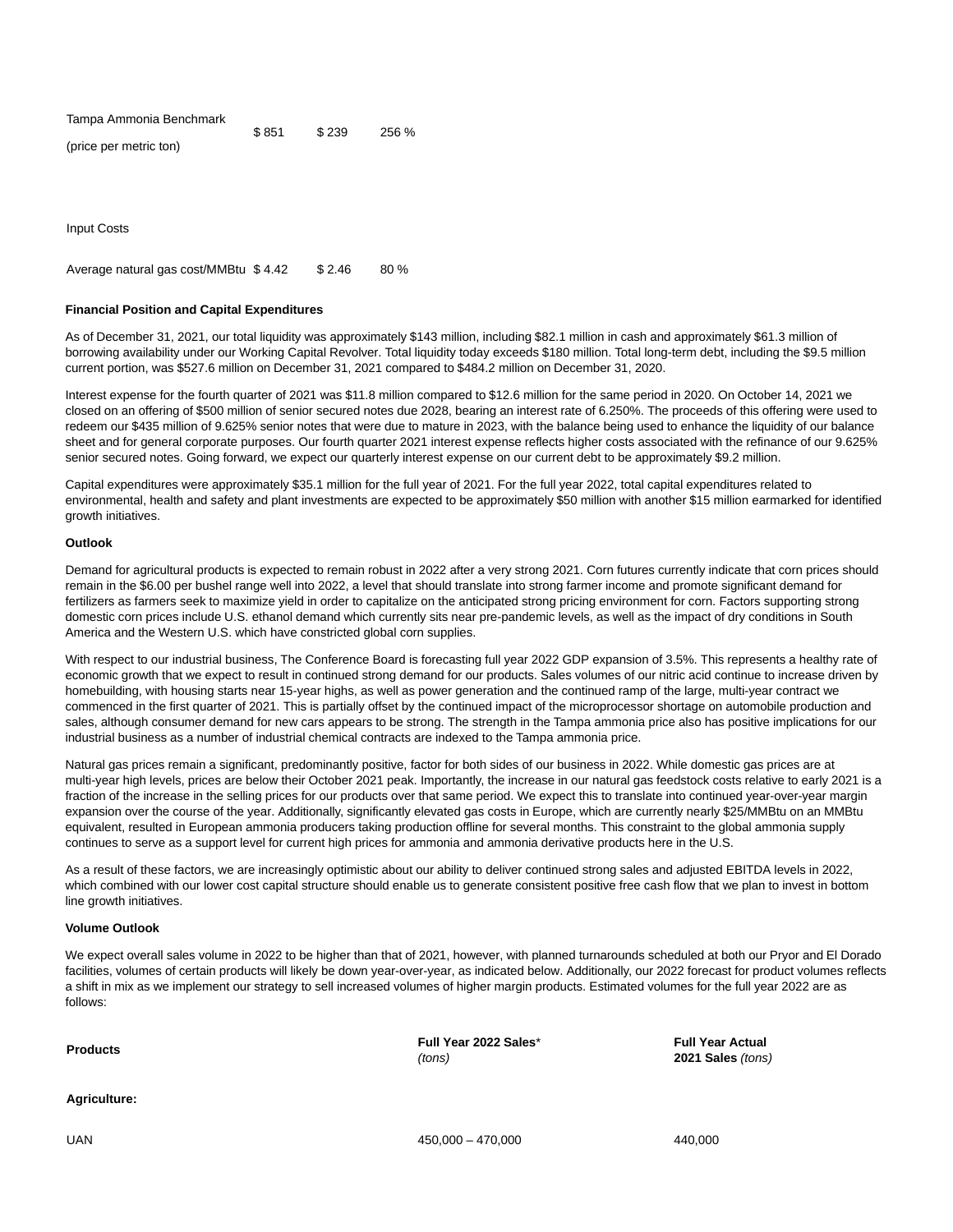| HDAN    | 220,000 - 240,000 | 266,000 |
|---------|-------------------|---------|
| Ammonia | $50,000 - 70,000$ | 70,000  |

### **Industrial, Mining and Other:**

| Ammonia               | $230,000 - 250,000$ | 234,000 |
|-----------------------|---------------------|---------|
| AN, Nitric, and Other | $430.000 - 450.000$ | 442,000 |
| Sulfuric Acid         | $135,000 - 155,000$ | 136,000 |

\*2022 sales volumes forecast reflects turnaround of approximately 30 days for the Pryor and El Dorado facilities during the third quarter versus one turnaround at the Cherokee facility in 2021.

## **Conference Call**

LSB's management will host a conference call covering the fourth quarter results on Thursday, February 24, 2022 at 10:00 am ET / 9:00 am CT to discuss these results and recent corporate developments. Participating in the call will be President & Chief Executive Officer, Mark Behrman and Executive Vice President & Chief Financial Officer, Cheryl Maguire. Interested parties may participate in the call by dialing (201) 689-8451. Please call in 10 minutes before the conference is scheduled to begin and ask for the LSB conference call. To coincide with the conference call, LSB will post a slide presentation a[t www.lsbindustries.com o](https://cts.businesswire.com/ct/CT?id=smartlink&url=http%3A%2F%2Fwww.lsbindustries.com&esheet=52584448&newsitemid=20220223006127&lan=en-US&anchor=www.lsbindustries.com&index=1&md5=fc474230f7c28fa41e3250a0f6657474)n the webcast section of the Investor tab of our website.

To listen to a webcast of the call, please go to the Company's website at [www.lsbindustries.com a](https://cts.businesswire.com/ct/CT?id=smartlink&url=http%3A%2F%2Fwww.lsbindustries.com&esheet=52584448&newsitemid=20220223006127&lan=en-US&anchor=www.lsbindustries.com&index=2&md5=1db30151e8b1d2fc406c730f8fda530d)t least 15 minutes prior to the conference call to download and install any necessary audio software. If you are unable to listen live, the conference call webcast will be archived on the Company's website.

#### **LSB Industries, Inc.**

LSB Industries, Inc., headquartered in Oklahoma City, Oklahoma, manufactures and sells chemical products for the agricultural, mining, and industrial markets. The Company owns and operates facilities in Cherokee, Alabama, El Dorado, Arkansas and Pryor, Oklahoma, and operates a facility for a global chemical company in Baytown, Texas. LSB's products are sold through distributors and directly to end customers primarily throughout the United States and parts of Mexico and Canada. Additional information about the Company can be found on its website a[t www.lsbindustries.com.](https://cts.businesswire.com/ct/CT?id=smartlink&url=http%3A%2F%2Fwww.lsbindustries.com&esheet=52584448&newsitemid=20220223006127&lan=en-US&anchor=www.lsbindustries.com&index=3&md5=4b7d61590dbeb90bb2f5c107f0b3e3da)

#### **Forward-Looking Statements**

Statements in this release that are not historical are forward-looking statements within the meaning of the U.S. Private Securities Litigation Reform Act of 1995. These forward-looking statements, which are subject to known and unknown risks, uncertainties and assumptions about us, may include projections of our future financial performance including the effects of the COVID-19 pandemic and anticipated performance based on our growth and other strategies and anticipated trends in our business. These statements are only predictions based on our current expectations and projections about future events. There are important factors that could cause our actual results, level of activity, performance or actual achievements to differ materially from the results, level of activity, performance or anticipated achievements expressed or implied by the forward-looking statements. Significant risks and uncertainties may relate to, but are not limited to, business and market disruptions related to the COVID-19 pandemic, market conditions and price volatility for our products and feedstocks, as well as global and regional economic downturns, including as a result of the COVID-19 pandemic, that adversely affect the demand for our end-use products; disruptions in production at our manufacturing facilities; our ability to complete the preferred stock exchange transaction on the terms disclosed or at all and other financial, economic, competitive, environmental, political, legal and regulatory factors. These and other risk factors are discussed in the Company's filings with the Securities and Exchange Commission (SEC).

Moreover, we operate in a very competitive and rapidly changing environment. New risks and uncertainties emerge from time to time, and it is not possible for our management to predict all risks and uncertainties, nor can management assess the impact of all factors on our business or the extent to which any factor, or combination of factors, may cause actual results to differ materially from those contained in any forward-looking statements. Although we believe the expectations reflected in the forward-looking statements are reasonable, we cannot guarantee future results, level of activity, performance or achievements. Neither we nor any other person assumes responsibility for the accuracy or completeness of any of these forwardlooking statements. You should not rely upon forward-looking statements as predictions of future events. Unless otherwise required by applicable laws, we undertake no obligation to update or revise any forward-looking statements, whether because of new information or future developments.

### **See Accompanying Tables**

**LSB Industries, Inc.**

**Condensed Consolidated Statement of Operations**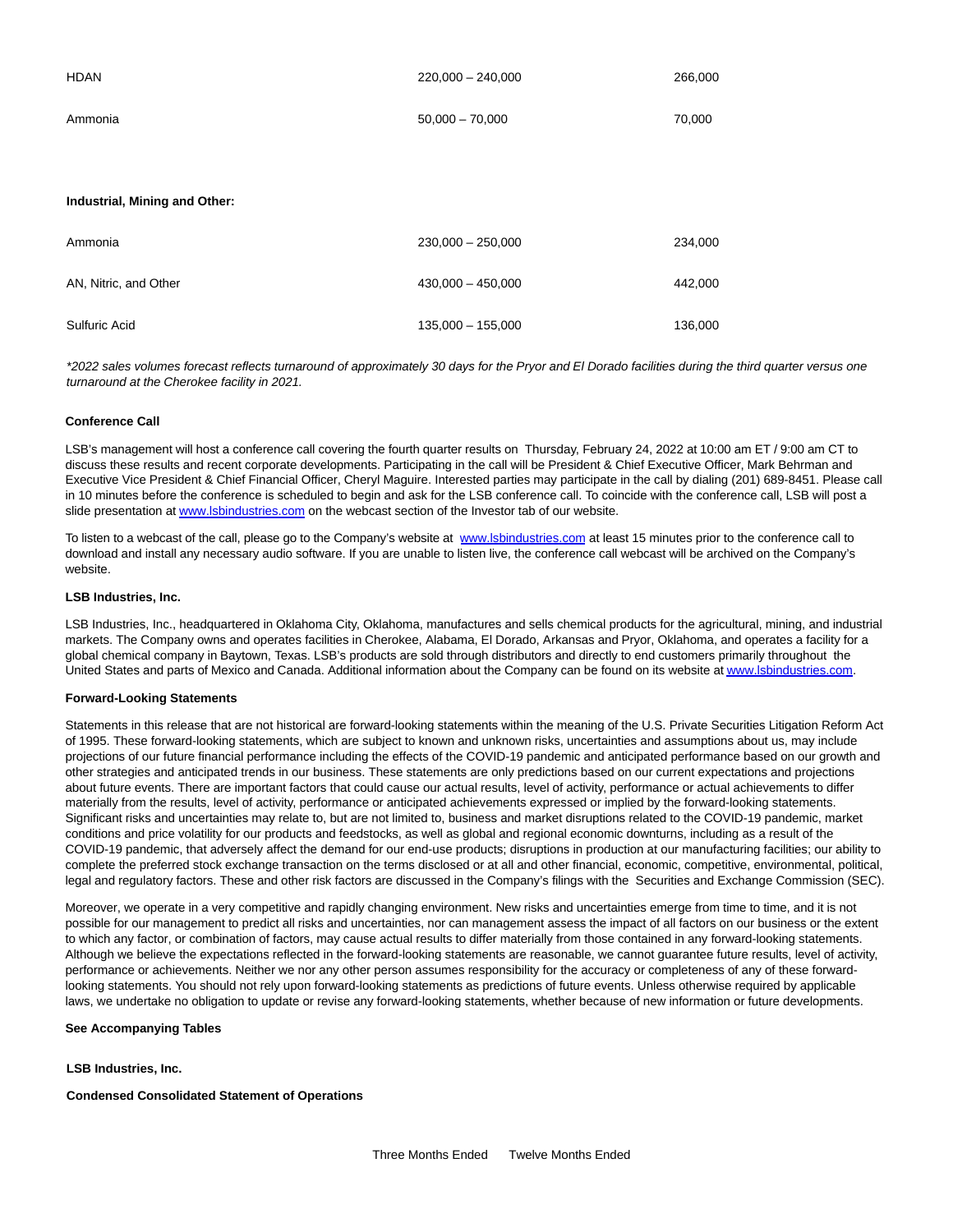|                                                                | December 31, |             | December 31,                             |            |
|----------------------------------------------------------------|--------------|-------------|------------------------------------------|------------|
|                                                                | 2021         | 2020        | 2021                                     | 2020       |
|                                                                |              |             | (In Thousands, Except Per Share Amounts) |            |
| Net sales                                                      | \$190,228    | \$88,903    | \$556,239                                | \$351,316  |
| Cost of sales                                                  | 111,764      | 92,368      | 417,260                                  | 334,268    |
| Gross profit (loss)                                            | 78,464       | (3, 465)    | 138,979                                  | 17,048     |
|                                                                |              |             |                                          |            |
| Selling, general and administrative expense                    | 9,090        | 6,506       | 38,028                                   | 32,084     |
| Other expense (income), net                                    | (314)        | 259         | (97)                                     | 499        |
| Operating income (loss)                                        | 69,688       | (10, 230)   | 101,048                                  | (15, 535)  |
|                                                                |              |             |                                          |            |
| Interest expense, net                                          | 11,760       | 12,606      | 49,378                                   | 51,115     |
| Net loss on extinguishments of debt                            | 20,259       |             | 10,259                                   |            |
| Non-operating other expense (income), net                      | (44)         | 597         | 2,422                                    | 10         |
| Income (loss) before benefit for income taxes                  | 37,713       | (23, 433)   | 38,989                                   | (66, 660)  |
| Benefit for income taxes                                       | (4,369)      | (1,741)     | (4, 556)                                 | (4,749)    |
| Net income (loss)                                              | 42,082       | (21, 692)   | 43,545                                   | (61, 911)  |
|                                                                |              |             |                                          |            |
| Dividends on convertible preferred stocks                      | 73           | 75          | 298                                      | 300        |
| Dividends on Series E redeemable preferred stock               |              | 9,297       | 29,914                                   | 35,182     |
| Accretion of Series E redeemable preferred stock               |              | 509         | 1,523                                    | 2,026      |
| Deemed dividend on Series E and Series F                       |              |             | 231,812                                  |            |
| redeemable preferred stocks                                    |              |             |                                          |            |
| Net income (loss) attributable to common stockholders \$42,009 |              | \$ (31,573) | \$(220,002)                              | \$(99,419) |
|                                                                |              |             |                                          |            |
| Basic income (loss) per common share                           | \$0.49       | \$(0.86)    | \$(4.40)                                 | \$(2.71)   |
| Diluted income (loss) per common share                         | \$0.47       | \$(0.86)    | \$(4.40)                                 | \$(2.71)   |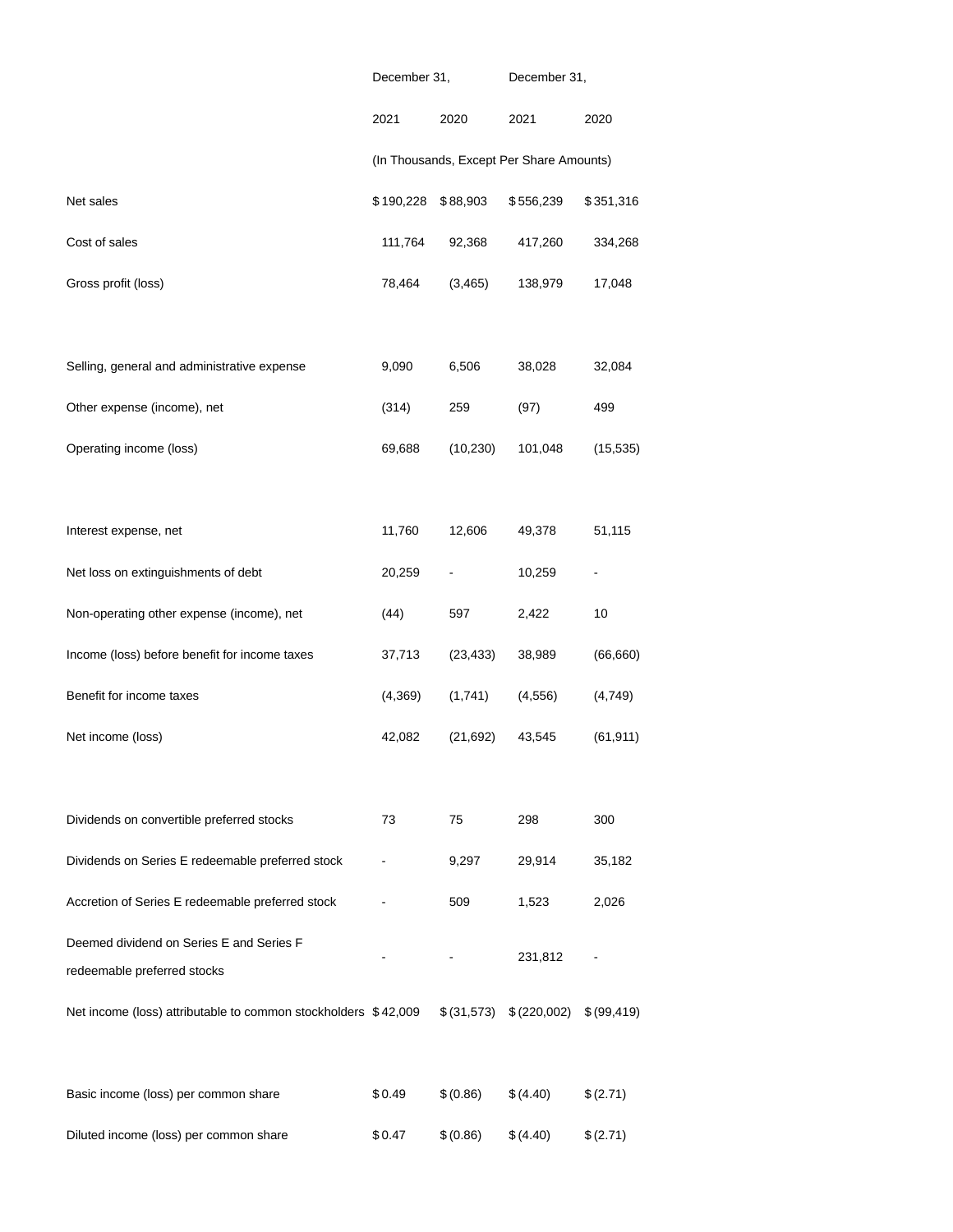# Adjusted Net Income and Adjusted EPS (1)

| Adjusted net income (loss) attributable to common stockholders, excluding Exchange Transaction |        | $$42,009$ $$(21,767)$ $$43,247$ $$(62,211)$ |        |        |
|------------------------------------------------------------------------------------------------|--------|---------------------------------------------|--------|--------|
| Other adjustments                                                                              | 23,005 | 3.334                                       | 32.721 | 10.181 |
| Adjusted net income (loss)                                                                     |        | $$65,014$ $$(18,433)$ $$75,968$ $$(52,030)$ |        |        |

Adjusted net income (loss) per common share Excluding Exchange Transaction and Other Adjustments (1) \$ 0.72 \$ (0.49) \$ 0.85 \$ (1.37)

(1) This is a Non-GAAP measure. Refer to the Non-GAAP Reconciliation section

**LSB Industries, Inc.**

 $\_$ 

**Consolidated Balance Sheets**

| 2021     |                |   | 2020  |
|----------|----------------|---|-------|
|          | (In Thousands) |   |       |
|          |                |   |       |
|          |                |   |       |
| \$82,144 |                |   | \$16, |
|          | 86,902         |   | 42,   |
| (474     |                | ) | (37)  |
|          |                |   |       |

**December 31,**

# **Assets**

Current assets:

| Cash and cash equivalents          | \$82,144 |               | \$16,264 |               |
|------------------------------------|----------|---------------|----------|---------------|
| Accounts receivable                | 86,902   |               | 42,929   |               |
| Allowance for doubtful accounts    | (474     | $\mathcal{L}$ | (378)    | $\mathcal{E}$ |
| Accounts receivable, net           | 86,428   |               | 42,551   |               |
| Inventories:                       |          |               |          |               |
| Finished goods                     | 14,688   |               | 17,778   |               |
| Raw materials                      | 1,895    |               | 1,795    |               |
| <b>Total inventories</b>           | 16,583   |               | 19,573   |               |
| Supplies, prepaid items and other: |          |               |          |               |
| Prepaid insurance                  | 14,244   |               | 12,315   |               |
| Precious metals                    | 14,945   |               | 6,787    |               |
| Supplies                           | 26,558   |               | 25,288   |               |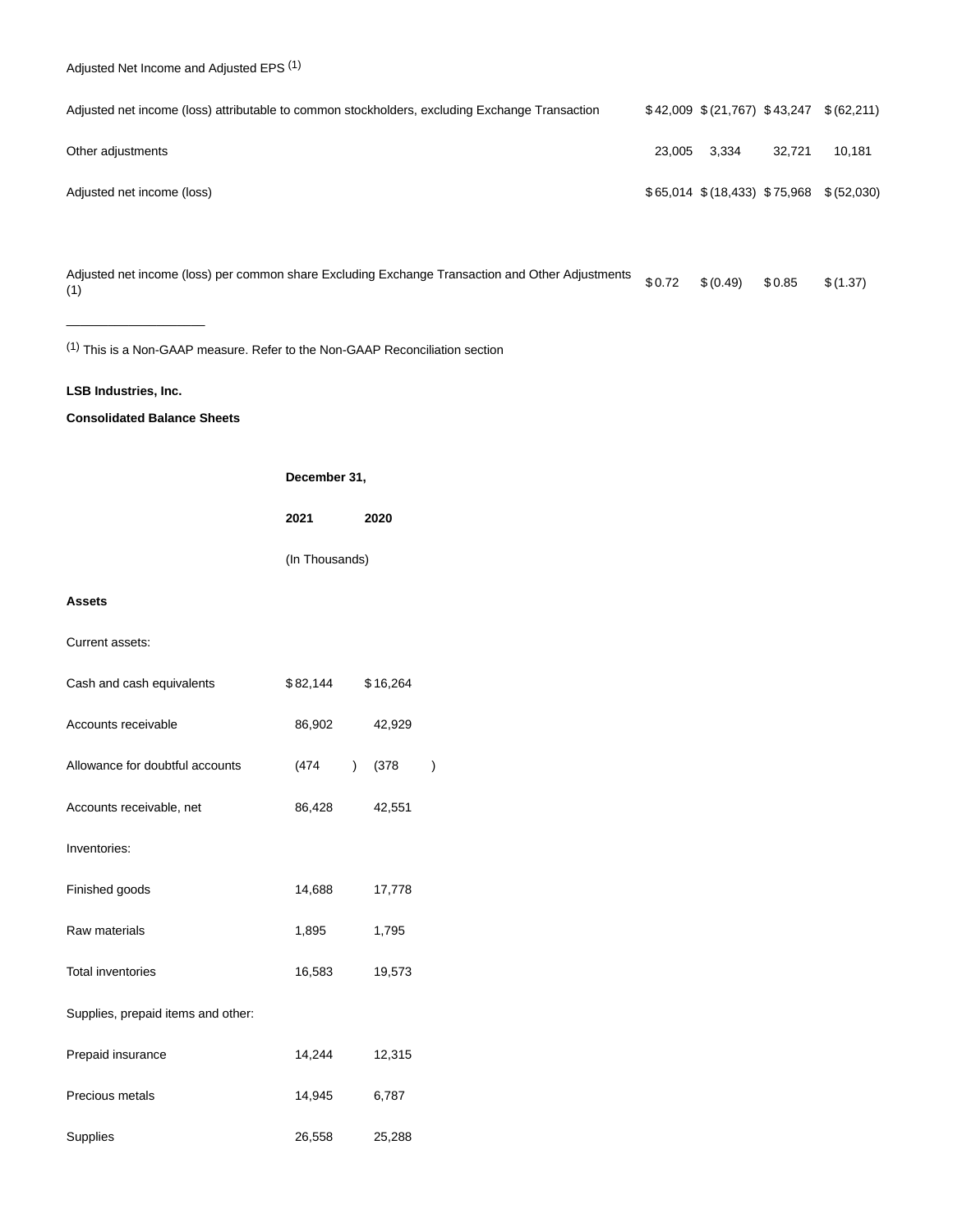| Other                                          | 2,234                   | 6,802   |                |          |
|------------------------------------------------|-------------------------|---------|----------------|----------|
| Total supplies, prepaid items and other        | 57,981                  | 51,192  |                |          |
| Total current assets                           | 243,136                 | 129,580 |                |          |
|                                                |                         |         |                |          |
| Property, plant and equipment, net             | 858,480                 | 891,198 |                |          |
|                                                |                         |         |                |          |
| Other assets:                                  |                         |         |                |          |
| Operating lease assets                         | 27,317                  | 26,403  |                |          |
| Intangible and other assets, net               | 3,907                   | 6,121   |                |          |
|                                                | 31,224                  | 32,524  |                |          |
|                                                |                         |         |                |          |
|                                                | \$1,132,840 \$1,053,302 |         |                |          |
| LSB Industries, Inc.                           |                         |         |                |          |
| <b>Consolidated Balance Sheets (continued)</b> |                         |         |                |          |
|                                                |                         |         | December 31,   |          |
|                                                |                         |         | 2021           | 2020     |
|                                                |                         |         | (In Thousands) |          |
| Liabilities and Stockholders' Equity           |                         |         |                |          |
| Current liabilities:                           |                         |         |                |          |
|                                                |                         |         |                |          |
| Accounts payable                               |                         |         | \$49,458       | \$46,551 |
| Short-term financing                           |                         |         | 12,716         | 13,576   |
| Accrued and other liabilities                  |                         |         | 33,301         | 30,367   |
| Current portion of long-term debt              |                         |         | 9,454          | 16,801   |
| <b>Total current liabilities</b>               |                         |         | 104,929        | 107,295  |
|                                                |                         |         |                |          |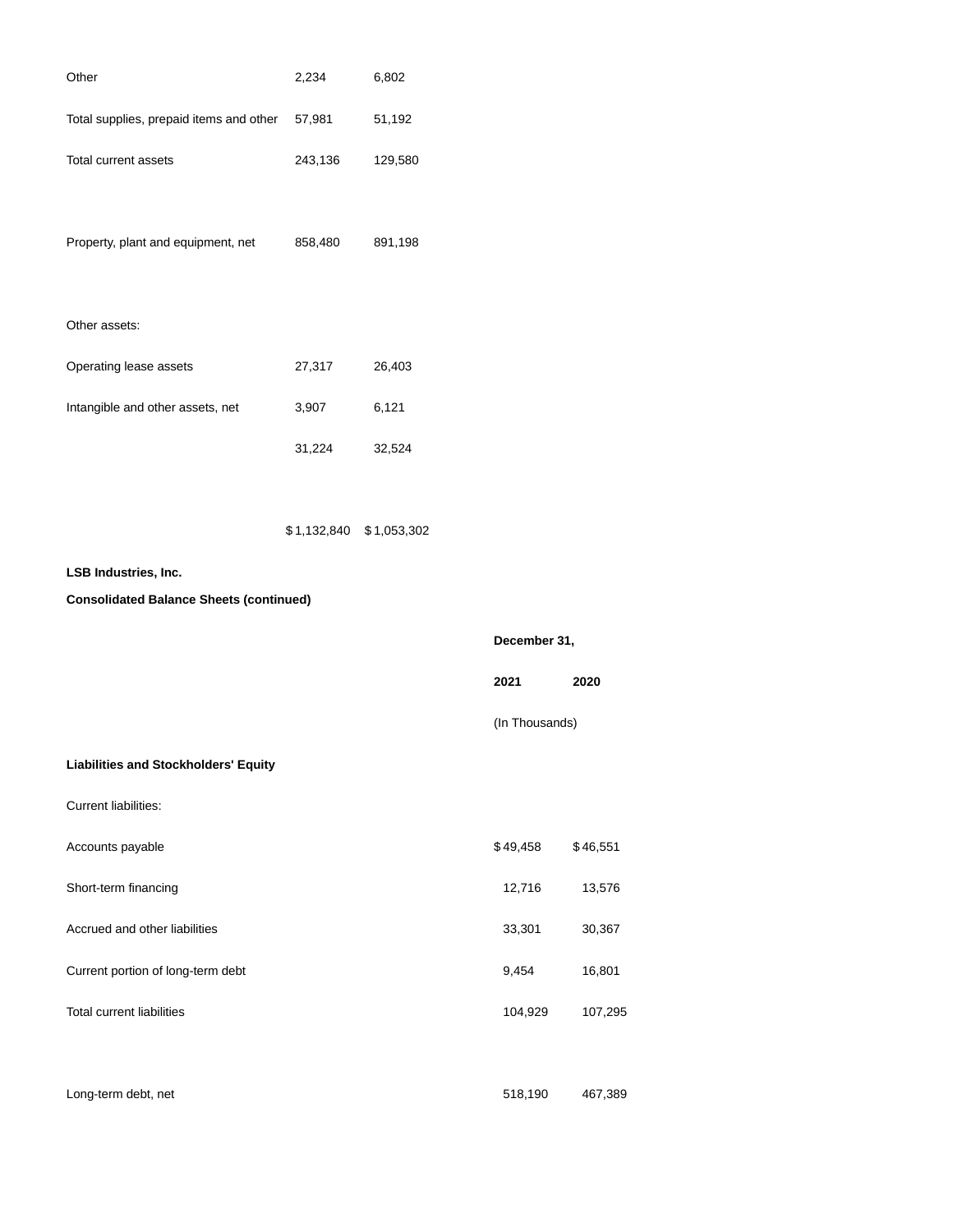| Noncurrent operating lease liabilities                                                                                                                                        | 19,568  | 19,845  |
|-------------------------------------------------------------------------------------------------------------------------------------------------------------------------------|---------|---------|
|                                                                                                                                                                               |         |         |
| Other noncurrent accrued and other liabilities                                                                                                                                | 3,030   | 6,090   |
| Deferred income taxes                                                                                                                                                         | 26,633  | 30,939  |
| Commitments and contingencies                                                                                                                                                 |         |         |
| Redeemable preferred stocks:                                                                                                                                                  |         |         |
| Series E 14% cumulative, redeemable Class C preferred stock, no par value,                                                                                                    |         |         |
| no shares issued or outstanding at December 31, 2021; (210,000 shares<br>issued; 139,768 outstanding; aggregate liquidation preference<br>\$278 million at December 31, 2020) |         | 272,101 |
| Series F redeemable Class C preferred stock, no par value, no shares                                                                                                          |         |         |
| issued or outstanding at December 31, 2021; (1 share issued and                                                                                                               |         |         |
| outstanding; aggregate liquidation preference of \$100                                                                                                                        |         |         |
| at December 31, 2020)                                                                                                                                                         |         |         |
| Stockholders' equity:                                                                                                                                                         |         |         |
| Series B 12% cumulative, convertible preferred stock, \$100 par value;                                                                                                        |         |         |
| no shares issued or outstanding at December 31, 2021; (20,000 shares                                                                                                          |         | 2,000   |
| issued and outstanding; aggregate liquidation preference \$3.3 million<br>at December 31, 2020)                                                                               |         |         |
| Series D 6% cumulative, convertible Class C preferred stock, no par value;                                                                                                    |         |         |
| no shares issued or outstanding at December 31, 2021; (1 million shares                                                                                                       |         | 1,000   |
| issued and outstanding; aggregate liquidation preference \$1,3 million                                                                                                        |         |         |
| December 31, 2020)                                                                                                                                                            |         |         |
| Common stock, \$.10 par value; 150 million shares authorized, 91.1 million                                                                                                    |         |         |
| shares issued (75 million shares authorized, 39.9 million shares issued                                                                                                       | 9,117   | 3,993   |
| at December 31, 2020)                                                                                                                                                         |         |         |
| Capital in excess of par value                                                                                                                                                | 493,161 | 197,350 |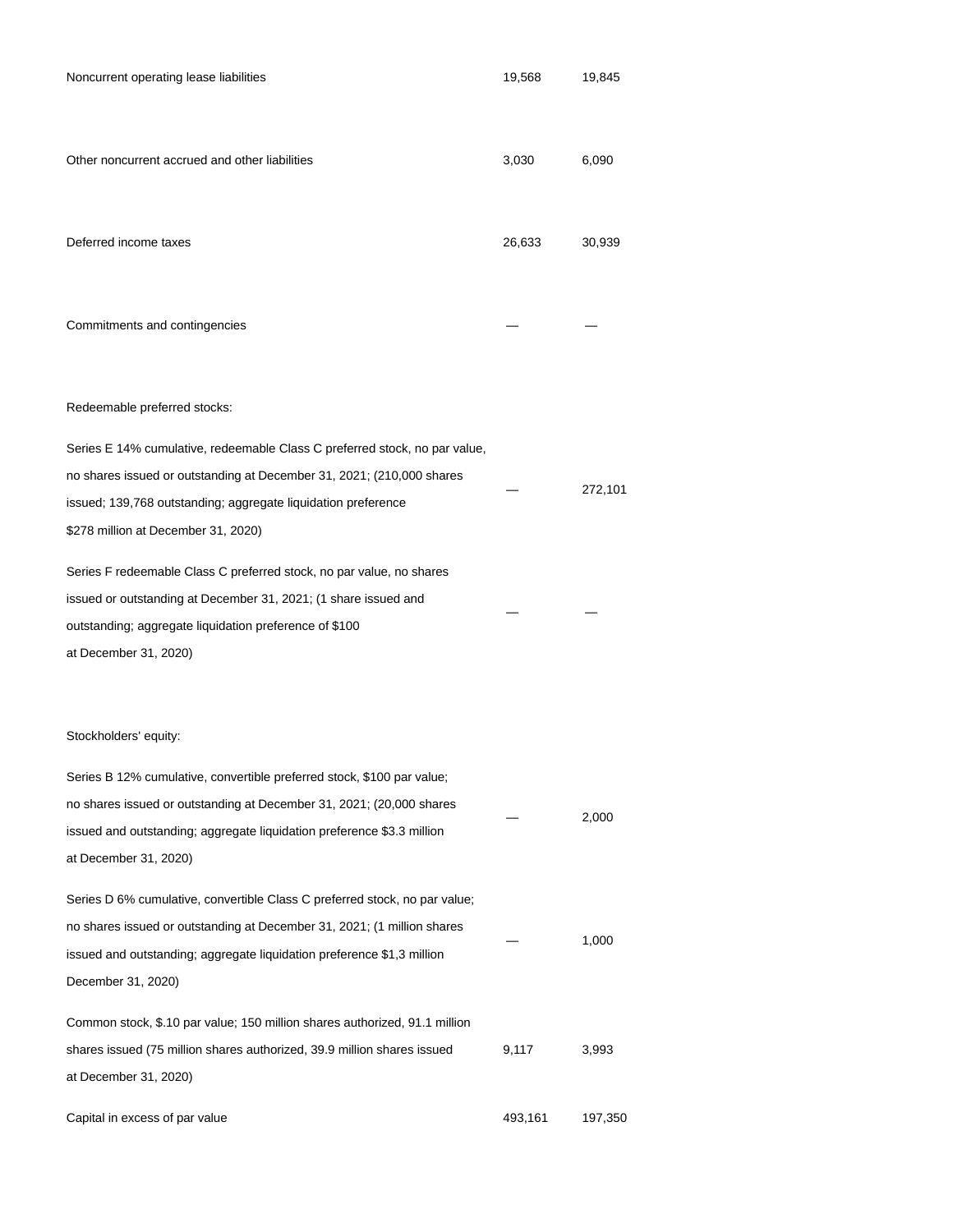| Accumulated deficit                                                        | (31,255)    | (41, 487)<br>$\rightarrow$ |
|----------------------------------------------------------------------------|-------------|----------------------------|
|                                                                            | 471,023     | 162,856                    |
| Less treasury stock, at cost:                                              |             |                            |
| Common stock, 1.4 million shares (2.1 million shares at December 31, 2020) | 10,533      | 13,213                     |
| Total stockholders' equity                                                 | 460,490     | 149,643                    |
|                                                                            | \$1,132,840 | \$1,053,302                |
|                                                                            |             |                            |

#### **LSB Industries, Inc. Non-GAAP Reconciliations**

This news release includes certain "non-GAAP financial measures" under the rules of the Securities and Exchange Commission, including Regulation G. These non-GAAP measures are calculated using GAAP amounts in our consolidated financial statements.

## **EBITDA and Adjusted EBITDA Reconciliation**

EBITDA is defined as net income (loss) plus interest expense, less gain (loss) on extinguishment of debt, plus depreciation and amortization (D&A) (which includes D&A of property, plant and equipment and amortization of intangible and other assets), plus provision (benefit) for income taxes. Adjusted EBITDA is reported to show the impact of one time/non-cash or non-operating items-such as, loss (gain) on sale of a business and/or other property and equipment, one-time income or fees, certain fair market value (FMV) adjustments, non-cash stock-based compensation, and consulting costs associated with reliability and purchasing initiatives (Initiatives). We historically have performed turnaround activities on an annual basis; however, we have moved towards extending Turnarounds to a two or three-year cycle. Rather than being capitalized and amortized over the period of benefit, our accounting policy is to recognize the costs as incurred. Given these Turnarounds are essentially investments that provide benefits over multiple years, they are not reflective of our operating performance in a given year.

We believe that certain investors consider EBITDA a useful means of measuring our ability to meet our debt service obligations and evaluating our financial performance. In addition, we believe that certain investors consider adjusted EBITDA as more meaningful to further assess our performance. We believe that the inclusion of supplementary adjustments to EBITDA is appropriate to provide additional information to investors about certain items.

EBITDA and adjusted EBITDA have limitations and should not be considered in isolation or as a substitute for net income, operating income, cash flow from operations or other consolidated income or cash flow data prepared in accordance with GAAP. Because not all companies use identical calculations, this presentation of EBITDA and adjusted EBITDA may not be comparable to a similarly titled measure of other companies. The following table provides a reconciliation of net income (loss) to EBITDA and adjusted EBITDA for the periods indicated. Adjusted EBITDA margin is calculated by taking adjusted EBITDA divided by Net Sales.

## **Adjusted Net Income (Loss) and Adjusted Net Income (Loss) Per Share**

Adjusted Net Income (Loss) and Adjusted Net Income (Loss) per share have been adjusted for the impact of the closing of the Exchange Transaction on September 27, 2021 as well as the one time/non-cash or non-operating items referred to in the above section relating to Adjusted EBITDA.

### **LSB Industries, Inc.**

## **Non-GAAP Reconciliations (continued)**

|                                      | December 31,      |                              | Three Months Ended Twelve Months Ended<br>December 31, |            |  |  |
|--------------------------------------|-------------------|------------------------------|--------------------------------------------------------|------------|--|--|
| <b>LSB Consolidated</b>              | 2021              | 2020                         | 2021                                                   | 2020       |  |  |
|                                      | (\$ in Thousands) |                              |                                                        |            |  |  |
| Net Income (loss)                    |                   | \$42,082 (\$21,692) \$43,545 |                                                        | (\$61,911) |  |  |
| Plus:                                |                   |                              |                                                        |            |  |  |
| Interest expense                     | 11.760            | 12,606                       | 49,378                                                 | 51,115     |  |  |
| Depreciation and amortization 17,619 |                   | 17,939                       | 69.943                                                 | 70.841     |  |  |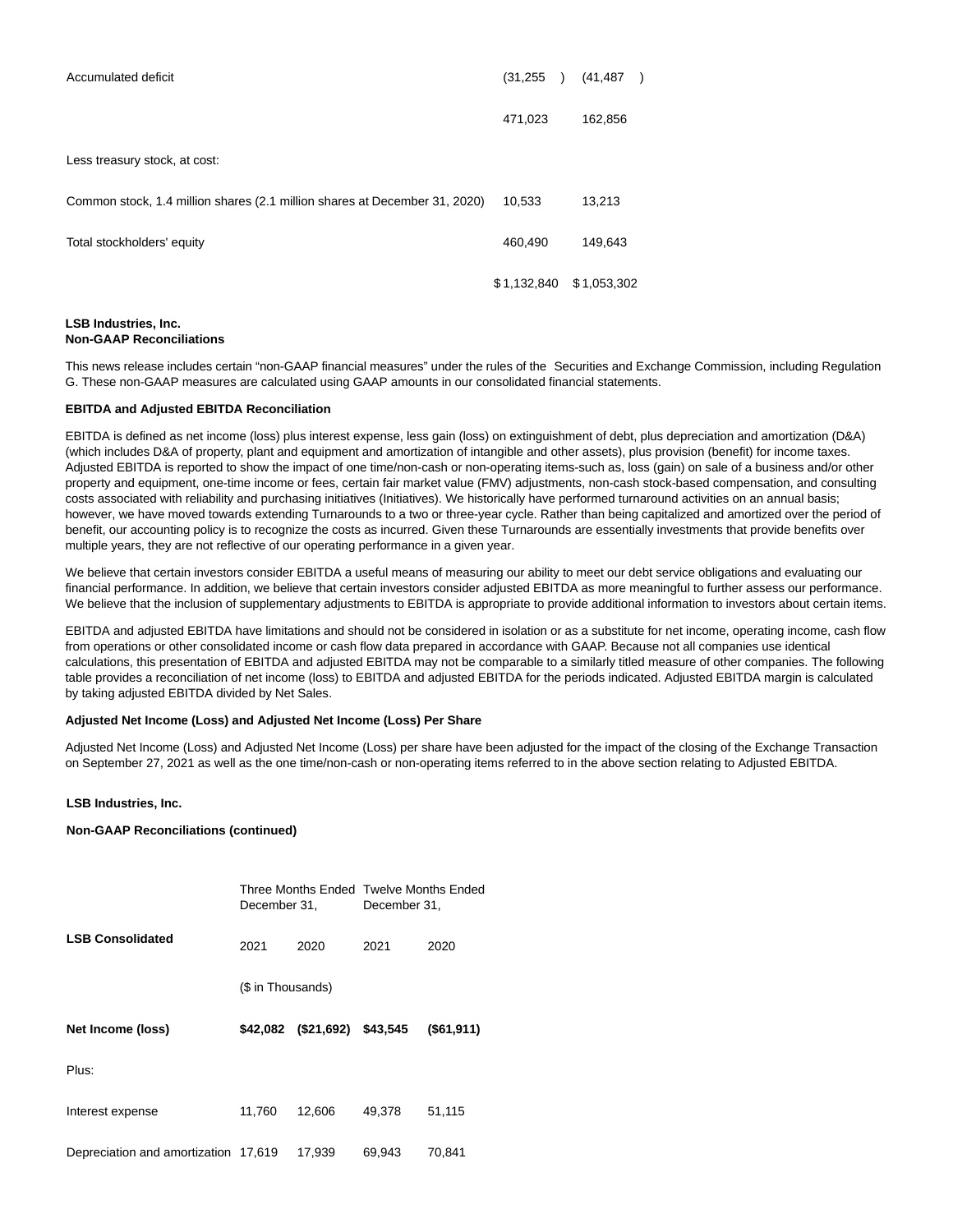| Loss on extinguishment of debt 20,259                                                            |          | $\blacksquare$ | 10,259    |              |                |       |                                          |       |
|--------------------------------------------------------------------------------------------------|----------|----------------|-----------|--------------|----------------|-------|------------------------------------------|-------|
| Benefit for income taxes                                                                         | (4,369)  | (1,741)        | (4, 556)  | (4, 749)     |                |       |                                          |       |
| <b>EBITDA</b>                                                                                    | \$87,351 | \$7,112        | \$168,569 | \$55,296     |                |       |                                          |       |
| Stock-based compensation                                                                         |          |                |           |              | 1,187          | 134   | 5,516                                    | 1,761 |
| Unrealized loss (gain) on commodity contracts                                                    |          |                |           |              |                | 1,743 | (1, 205)                                 | 1,205 |
| Legal fees (Leidos)                                                                              |          |                |           |              | 296            | 572   | 1,894                                    | 5,715 |
| Loss on disposal of assets                                                                       |          |                |           |              | 133            | 312   | 823                                      | 921   |
| Fair market value adjustment on preferred stock embedded derivatives -                           |          |                |           |              |                | 562   | 2,258                                    | (55)  |
| Consulting costs associated with reliability and purchasing initiatives                          |          |                |           |              | $\blacksquare$ | (20)  |                                          | 558   |
| Change of Control                                                                                |          |                |           |              |                |       | 3,223                                    |       |
| Turnaround costs                                                                                 |          |                |           |              | 1,130          | 31    | 9,953                                    | 76    |
| <b>Adjusted EBITDA</b>                                                                           |          |                |           |              |                |       | \$90,097 \$10,446 \$191,031 \$65,477     |       |
|                                                                                                  |          |                |           |              |                |       |                                          |       |
|                                                                                                  |          |                |           |              | 47.4%          | 11.7% | 34.3%                                    | 18.6% |
| <b>Adjusted EBITDA Margin</b>                                                                    |          |                |           |              |                |       |                                          |       |
|                                                                                                  |          |                |           |              |                |       |                                          |       |
|                                                                                                  |          |                |           |              |                |       |                                          |       |
| LSB Industries, Inc.<br><b>Non-GAAP Reconciliations (continued)</b>                              |          |                |           |              |                |       |                                          |       |
|                                                                                                  |          |                |           |              |                |       |                                          |       |
|                                                                                                  |          |                |           |              |                |       | Three Months Ended Twelve Months Ended   |       |
|                                                                                                  |          |                |           | December 31, |                |       | December 31,                             |       |
|                                                                                                  |          |                | 2021      |              | 2020           | 2021  | 2020                                     |       |
|                                                                                                  |          |                |           |              |                |       | (In Thousands, Except Per Share Amounts) |       |
| Numerator:                                                                                       |          |                |           |              |                |       |                                          |       |
| Net income (loss) attributable to common stockholders \$42,009 \$(31,573) \$(220,002) \$(99,419) |          |                |           |              |                |       |                                          |       |

Adjustments for Exchange Transaction:

Dividend requirements on Series E Dividend requirements on Series E<br>Redeemable Preferred - 9,297 29,914 35,182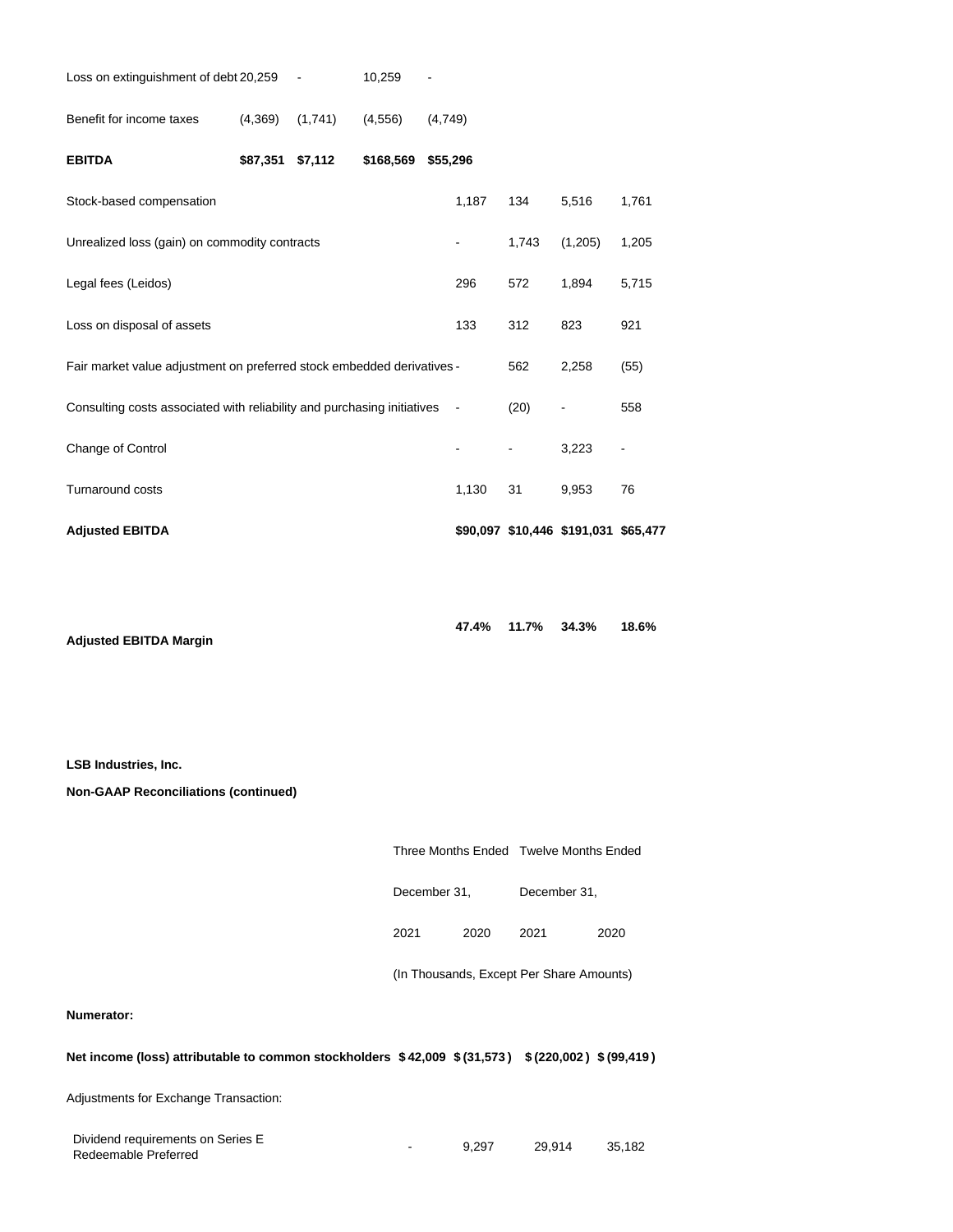| Basic net income (loss) per common share                                                                                                                                | \$0.49 | \$ (0.86)<br>$\mathbf{r}$ | \$(4.40) | $)$ \$ (2.71       |
|-------------------------------------------------------------------------------------------------------------------------------------------------------------------------|--------|---------------------------|----------|--------------------|
| Outstanding shares, net of treasury, at period end<br>for adjusted net income (loss) per share,<br>excluding Exchange Transaction and other<br>adjustments              | 89,793 | 37,851                    | 89,793   | 37,851             |
| Unweighted shares, including unvested restricted<br>stock subject to forfeiture                                                                                         | 3,286  | 1,166                     | 39,830   | 1,187              |
| Adjustment:                                                                                                                                                             |        |                           |          |                    |
| Adjusted weighted-average shares for basic<br>net income (loss) per share and for adjusted net<br>income (loss) per share, excluding<br><b>Exchange Transaction (1)</b> | 86,507 | 36,685                    | 49,963   | 36,664             |
| Denominator:                                                                                                                                                            |        |                           |          |                    |
| Adjusted net income (loss) attributable to<br>common stockholders, excluding Exchange<br><b>Transaction and other adjustments</b>                                       |        | $$65,014$ $$(18,433)$     | \$75,968 | \$ (52,030)        |
| Net loss on extinguishments of debt                                                                                                                                     | 20,259 | $\overline{\phantom{0}}$  | 10,259   |                    |
| <b>Turnaround costs</b>                                                                                                                                                 | 1,130  | 31                        | 9,953    | 76                 |
| Consulting costs associated with reliability and<br>purchasing initiatives                                                                                              |        | (20)<br>$\mathcal{E}$     |          | 558                |
| FMV adjustment on preferred stock embedded<br>derivative                                                                                                                |        | 562                       | 2,258    | (55)<br>)          |
| Loss on disposal of assets                                                                                                                                              | 133    | 312                       | 823      | 921                |
| Legal fees (Leidos)                                                                                                                                                     | 296    | 572                       | 1,894    | 5,715              |
| Noncash loss (gain) on natural gas contracts                                                                                                                            |        | 1,743                     | (1,205)  | 1,205<br>$\lambda$ |
| Change of control                                                                                                                                                       |        |                           | 3,223    |                    |
| Stock-based compensation                                                                                                                                                | 1,187  | 134                       | 5,516    | 1,761              |
| Other Adjustments:                                                                                                                                                      |        |                           |          |                    |
| Adjusted net income (loss) attributable to<br>common stockholders, excluding Exchange<br><b>Transaction</b>                                                             | 42,009 | (21, 767)                 | 43,247   | (62, 211)          |
| Accretion of Series E Redeemable Preferred                                                                                                                              |        | 509                       | 1,523    | 2,026              |
| Deemed dividend on Series E and Series F<br>Redeemable Preferred                                                                                                        |        |                           | 231,812  |                    |